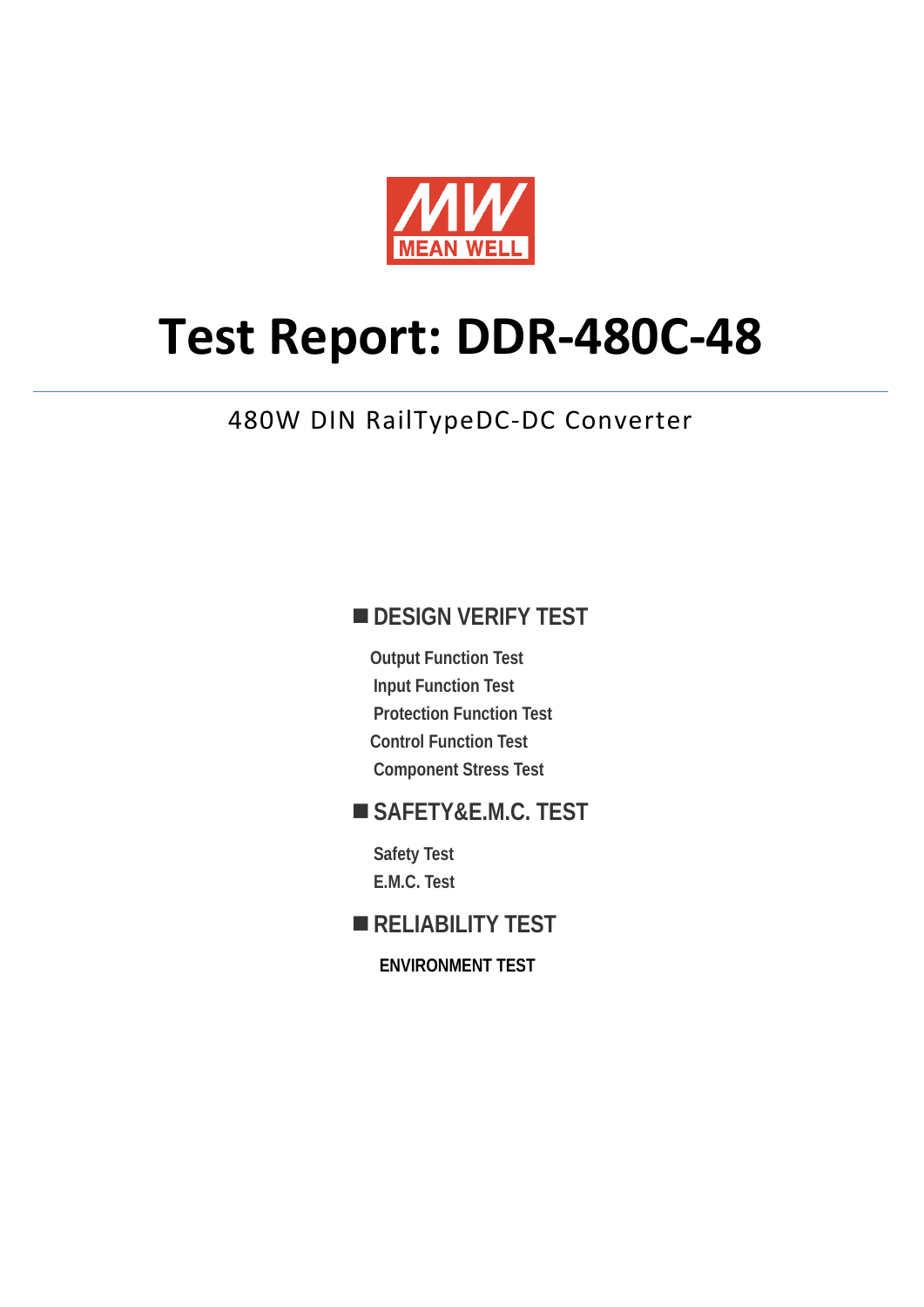

# **DESIGN VERIFY TEST**

#### **OUTPUT FUNCTION TEST**

| <b>NO</b>      | <b>TEST ITEM</b>                                                                                                                                         | <b>SPECIFICATION</b>                                                                                                                                                                                                          | <b>TEST CONDITION</b>                                                                                                                                                                                                                                            | <b>RESULT</b>                                                                                                                 |
|----------------|----------------------------------------------------------------------------------------------------------------------------------------------------------|-------------------------------------------------------------------------------------------------------------------------------------------------------------------------------------------------------------------------------|------------------------------------------------------------------------------------------------------------------------------------------------------------------------------------------------------------------------------------------------------------------|-------------------------------------------------------------------------------------------------------------------------------|
| $\mathbf{1}$   | OUTPUT VOLTAGE ADJUST RANGE                                                                                                                              | CH1: 48V~56V                                                                                                                                                                                                                  | I/P:NORMAL VOLTAGE<br>O/P:MIN LOAD<br>TA:25 °C                                                                                                                                                                                                                   | CH1: 45.59V~58.20V                                                                                                            |
| $\overline{2}$ | OUTPUT VOLTAGE<br>TOLERANCE(Max)                                                                                                                         | $V1 - 1% - 1%$                                                                                                                                                                                                                | I/P: 33.6 VDC /67.2 VDC<br>O/P:FULL/ MIN. LOAD<br>Ta: $25^{\circ}$ C                                                                                                                                                                                             | V1: -0.24%~0.10%                                                                                                              |
| $\mathbf{3}$   | LINE REGULATION(Max)                                                                                                                                     | $V1: -0.5\% \sim 0.5\%$                                                                                                                                                                                                       | I/P:33.6 VDC /67.2 VDC<br>O/P:FULL LOAD<br>Ta: $25^{\circ}$ C                                                                                                                                                                                                    | V1: 0%~0.02%                                                                                                                  |
| $\overline{4}$ | LOAD REGULATION(Max)                                                                                                                                     | $V1: -1\% - 1\%$                                                                                                                                                                                                              | $I/P$ : 48VDC<br>O/P:FULL~MIN LOAD<br>Ta: $25^{\circ}$ C                                                                                                                                                                                                         | V1: -0.24%~0.10%                                                                                                              |
| 5              | OVER/UNDERSHOOT TEST                                                                                                                                     | $\leq$ +5%                                                                                                                                                                                                                    | I/P: 48 VDC<br>O/P:FULL LOAD<br>Ta: $25^{\circ}$ C                                                                                                                                                                                                               | TEST:1.2%                                                                                                                     |
| 6              | Peak Loading                                                                                                                                             | 720W/5sec.                                                                                                                                                                                                                    | I/P: 48 VDC<br>O/P:720W<br>Ta: $25^{\circ}$ C                                                                                                                                                                                                                    | OK                                                                                                                            |
| $7^{\circ}$    | RIPPLE & NOISE (Max)                                                                                                                                     | V1: 150mVp-p                                                                                                                                                                                                                  | $I/P$ : 48 VDC<br>O/P:FULL LOAD<br>Ta: $25^{\circ}$ C                                                                                                                                                                                                            | V1: 19mVp-p                                                                                                                   |
|                | 0.0V<br>11.250V                                                                                                                                          | $Mac(1)$ :<br>5mV<br>$Min(1)$ :<br>8mV<br>Over(1):<br>7%<br>$Pre(1)$ :<br>0%<br>$Pk$ - $Pk(1)$<br>5:14 PM<br>Apr 21, 2020<br>13,4350                                                                                          | <u>ta mangkat bahan dan sama mangkat bahan dan pada bahan dan sama dalam salah salah salah pada bahan salah salah</u><br><u>d, espadroskikom partiam motorrikondone ki majanskirkunu poko motorrik proportoj dana i k</u><br>AC 20MHz<br>11.250V<br>13,4350<br>n | Max(1):<br><b>8mV</b><br>Min(1)<br>11mV<br>Oven(1)<br>0%<br>Pre(1)<br>6%<br>$Pk$ - $Pk(1)$<br>19m)<br>5:14 PM<br>Apr 21, 2020 |
| 8              | 1000:1<br>10.0:1 DC<br>SET UP TIME(Max)                                                                                                                  | 48VDC/500ms                                                                                                                                                                                                                   | 1000-1<br>10.0.1<br>I/P:48 VDC<br>O/P:FULL LOAD<br>Ta:25°C                                                                                                                                                                                                       | 91.4ms                                                                                                                        |
|                | INPUT=48VDC @ FULL LOAD<br>CH1: Output Voltage CH2: DC Input Voltage<br>1 10.0V/ 2 10.0V/<br>33.6750V<br>32.7500V<br>Ð<br>100.1<br>DC 20MHz<br>10.0.1 DC | 50.00ms/ 0.0s<br>Trig'd?<br>41.5V<br>Curson<br>價<br>Manual<br>X1(1)<br>-81.20000000ms<br>X2(1)<br>10.20000000ms<br>ΔX<br>91.400000000m<br>1/AX<br>10.941Hz<br>Y1(1)<br>43.2500V<br>5:19 PM<br>12,4360<br>1001<br>Apr 21, 2020 |                                                                                                                                                                                                                                                                  |                                                                                                                               |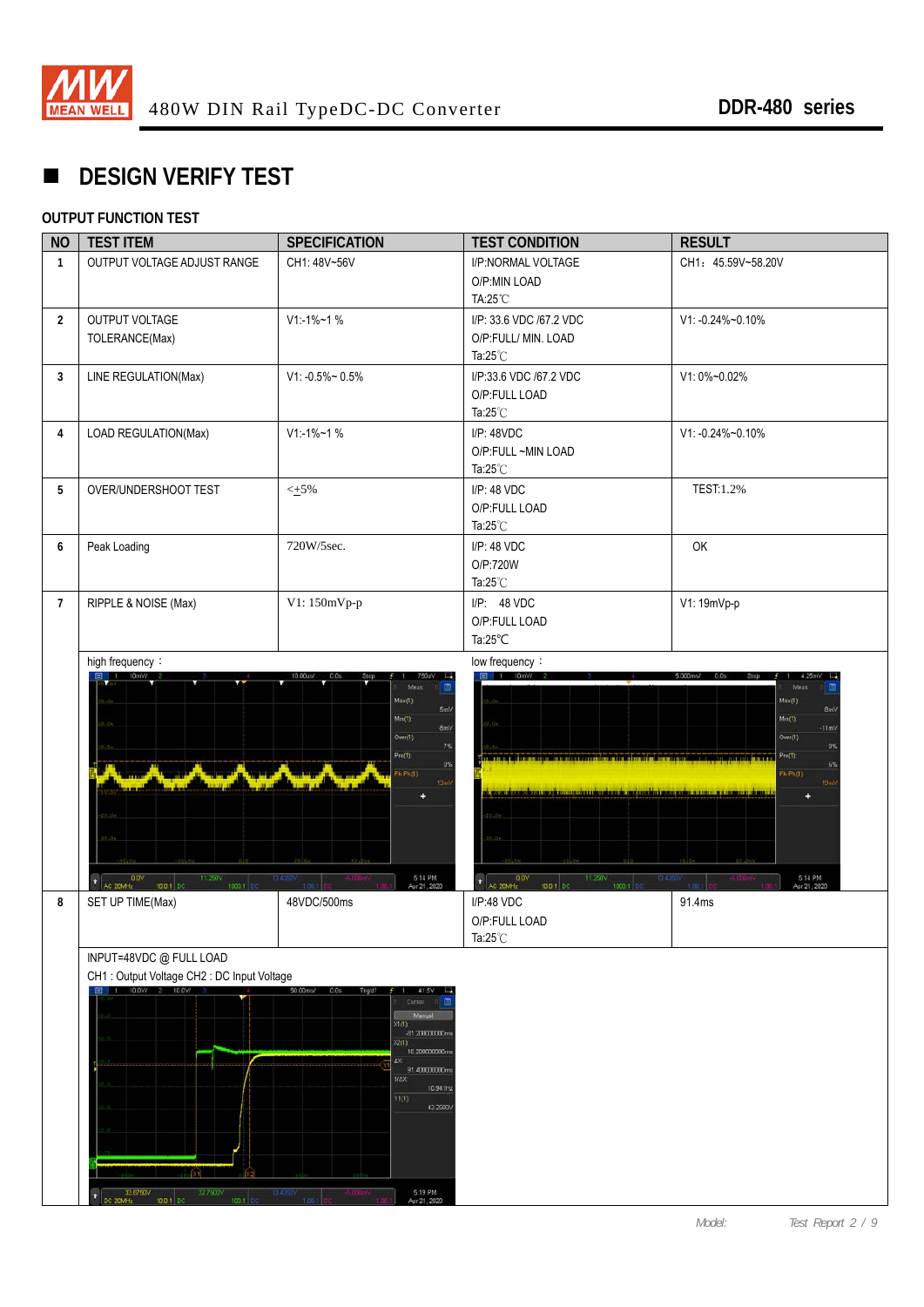

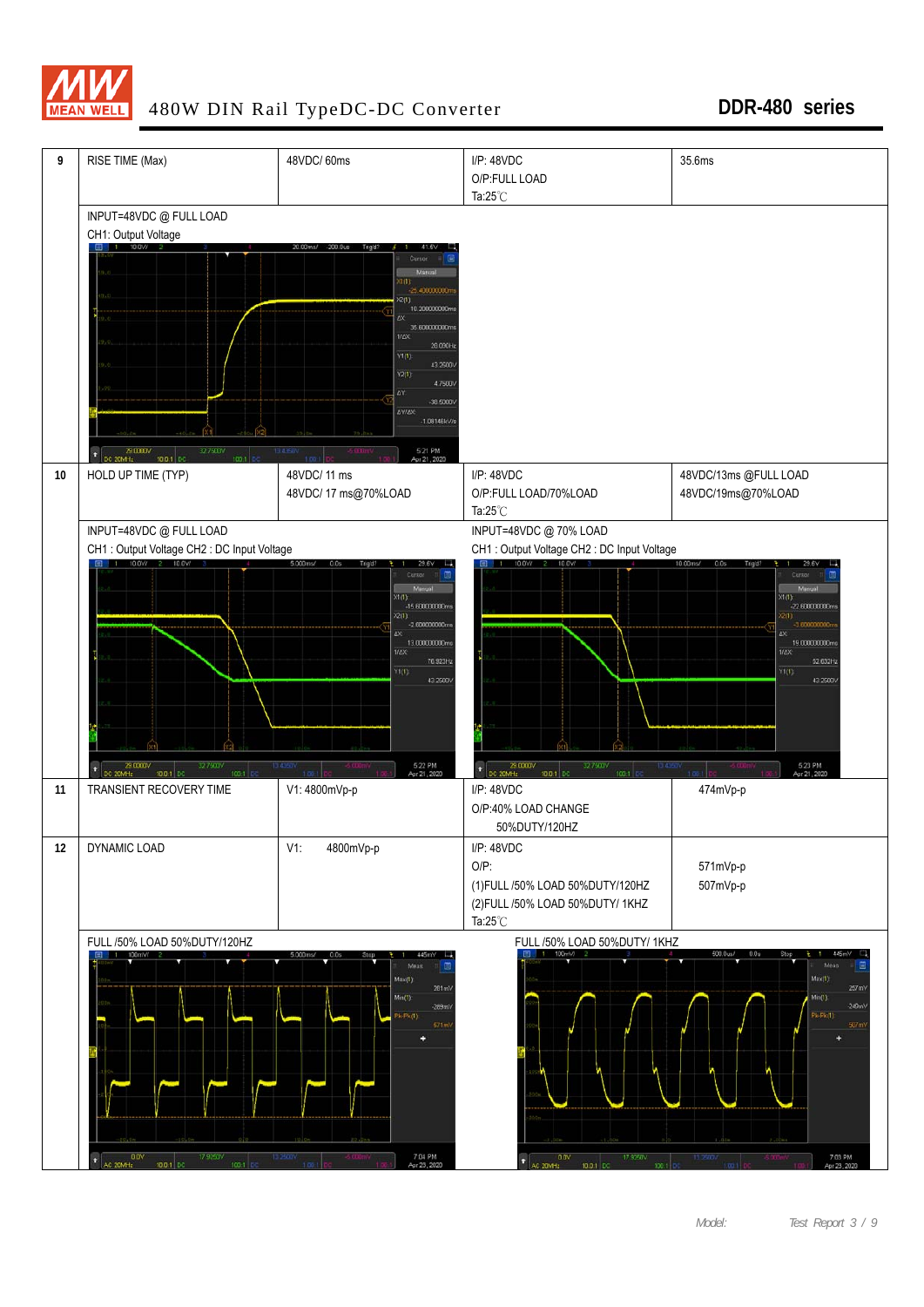

#### **INPUT FUNCTION TEST**

| <b>NO</b>      | <b>TEST ITEM</b>                                                                                                       | <b>SPECIFICATION</b>                                                                                            | <b>TEST CONDITION</b>                                                                                                                                                    | <b>RESULT</b>                                     |
|----------------|------------------------------------------------------------------------------------------------------------------------|-----------------------------------------------------------------------------------------------------------------|--------------------------------------------------------------------------------------------------------------------------------------------------------------------------|---------------------------------------------------|
| $\mathbf{1}$   | INPUT VOLTAGE RANGE                                                                                                    | 33.6VDC~67.2 VDC<br>28.8VDC~33.6 VDC ≥100ms                                                                     | I/P:TESTING<br>O/P:FULL LOAD<br>Ta: $25^{\circ}$ C                                                                                                                       | $(1)$ 28V~67.2V<br>$(2)$ TEST : OK                |
|                |                                                                                                                        |                                                                                                                 | $I/P$ :<br>LOW-LINE-0.2=33.4 V<br>HIGH-LINE+3V= 70.2V<br>O/P:FULL/MIN LOAD<br>(PLEASE CHECK DERATING CURVE)<br>ON: 30 Sec. OFF: 30 Sec 10MIN<br>(POWER ON/OFF NO DAMAGE) | TEST: OK                                          |
| $\overline{2}$ | INPUT CURRENT(TYP)                                                                                                     | 48VDC/11.2 A                                                                                                    | I/P: 48VDC<br>O/P:FULL LOAD<br>Ta: $25^{\circ}$ C                                                                                                                        | $I = 10.8A$                                       |
| $\mathbf{3}$   | EFFICIENCY(TYP)                                                                                                        | 92%                                                                                                             | I/P:48VDC<br>O/P:FULL LOAD<br>Ta: $25^{\circ}$ C                                                                                                                         | 92.49%                                            |
|                | EFFICIENCY vs LOAD                                                                                                     |                                                                                                                 |                                                                                                                                                                          |                                                   |
|                | 100<br>95<br>$90\,$<br>EFFICIENCY (%)<br>85<br>$80\,$<br>75<br>$70\,$<br>65<br>60                                      |                                                                                                                 | 10% 20% 30% 40% 50% 60% 70% 80% 90% 100%<br><b>LOAD</b>                                                                                                                  | $-$ -48VDC<br>$\rightarrow$ 67.2VDC<br>$-43.2VDC$ |
| $\overline{4}$ | INRUSH CURRENT(TYP)                                                                                                    | 48VDC/30A<br><b>COLD START</b>                                                                                  | $I/P$ : 48VDC<br>O/P:FULL LOAD<br>Ta: $25^{\circ}$ C                                                                                                                     | 17.6A                                             |
|                | INPUT=48VDC @ FULL LOAD<br>CH2 : Input current<br>1 10.0V/ 2 10.0A/<br>30,600BA<br>29.3750V<br>n<br>10.0:1<br>100:1 DC | 50.00ms/<br>0.0s<br>Stop<br>10.0A<br>Méas<br>$\text{Max}(2)$<br>Min(2)<br>÷<br>11430<br>9:09 AM<br>Apr 23, 2020 | E<br>17.64<br>-900mA                                                                                                                                                     |                                                   |
| 5              | <b>INTERRUPYION</b><br>VOLTAGE<br>OF<br><b>SUPPLY</b>                                                                  | COMPLY WITH<br>S2 LEVEL<br>(10ms)                                                                               | I/P: 48VDC<br>O/P:FULL LOAD<br>Ta: $25^{\circ}$ C                                                                                                                        | 12.98ms                                           |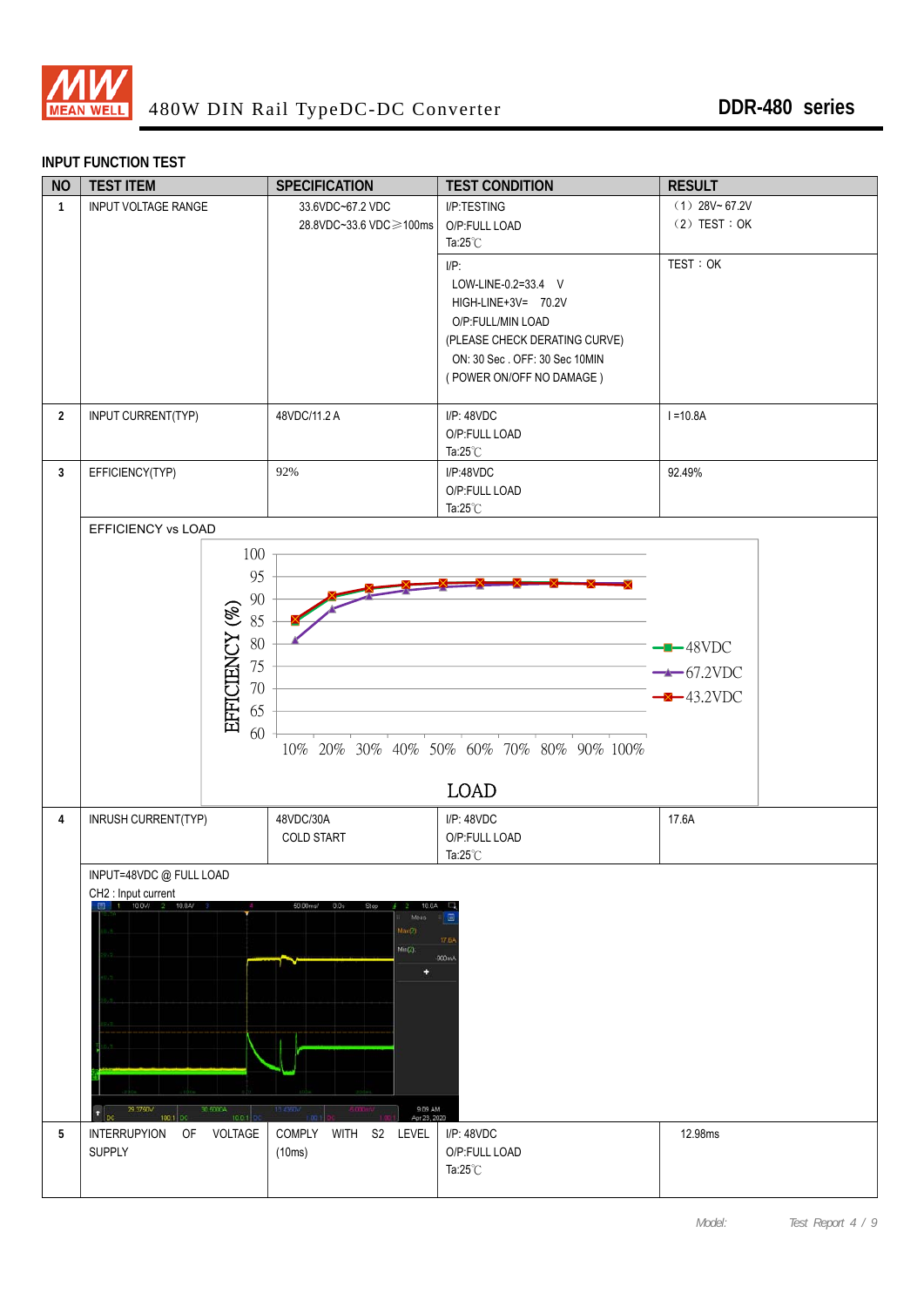

#### **PROTECTION FUNCTION TEST**

| <b>NO</b>      | <b>TEST ITEM</b>                               | <b>SPECIFICATION</b>   | <b>TEST CONDITION</b> | <b>RESULT</b>                                   |
|----------------|------------------------------------------------|------------------------|-----------------------|-------------------------------------------------|
| $\mathbf{1}$   | <b>OVER LOADPROTECTION</b>                     | 105%~ 135%RATED OUTPUT | I/P: 43.2VDC          | 126.9%/43.2VDC                                  |
|                |                                                | <b>POWER</b>           | I/P: 48VDC            | 125.6%/48VDC                                    |
|                |                                                | <b>5SNO DAMAGE</b>     | I/P: 67.2VDC          | 126.2%/67.2VDC                                  |
|                |                                                |                        | O/P:TESTING           | <b>PROTECTION TYPE:</b>                         |
|                |                                                |                        | Ta: $25^{\circ}$ C    | Normally works within 150% rated output         |
|                |                                                |                        |                       | power for more than 5 seconds and               |
|                |                                                |                        |                       | thenconstant current protection 105%~135%       |
|                |                                                |                        |                       | rated output powerwith auto-recovery.           |
| $\overline{2}$ | <b>OVER VOLTAGE PROTECTION</b>                 | CH: 57.6 V~65 V        | I/P: 33.6VDC          | 59.7V/33.6VDC                                   |
|                |                                                |                        | I/P: 48VDC            | 59.7V/48VDC                                     |
|                |                                                |                        | I/P: 67.2VDC          | 59.7V/67.2 VDC                                  |
|                |                                                |                        | O/P:MIN LOAD          | <b>PROTECTION TYPE:</b>                         |
|                |                                                |                        | Ta: $25^{\circ}$ C    | Shut down O/P voltage, re-power on to           |
|                |                                                |                        |                       | recover                                         |
| $\overline{3}$ | <b>OVER</b>                                    | SPEC:                  | I/P: 67.2/33.6VDC     | O.T.P. Active                                   |
|                | <b>TEMPERATUREPROTECTION</b>                   |                        | O/P: FULL LOAD        | <b>PROTECTION TYPE:</b>                         |
|                |                                                | NO DAMAGE              | Ta: $25^{\circ}$ C    | Shut down O/P voltage, re-power on to           |
|                |                                                |                        |                       | recover                                         |
| 4              | SHORT PROTECTION                               | SHORT EVERY OUTPUT     | I/P: 67.2VDC          | NO DAMAGE                                       |
|                |                                                | 1 HOUR NO DAMAGE       | O/P: FULL LOAD        | <b>PROTECTION TYPE:</b>                         |
|                |                                                |                        | Ta: $25^{\circ}$ C    | Constant current limiting with auto-recovery    |
|                |                                                |                        |                       | recovers automatically after fault condition is |
|                |                                                |                        |                       | removerd                                        |
| 6.             | <b>INPUT REVERSE</b>                           | POWER OK               | I/P: 67.2/33.6VDC     | NO DAMAGE                                       |
|                |                                                |                        | O/P: FULL LOAD        |                                                 |
|                |                                                |                        | Ta: $25^{\circ}$ C    |                                                 |
| $\overline{7}$ | <b>INPUT</b><br><b>VOLTAGE</b><br><b>UNDER</b> | 48 VIN (C-TYPE) :      | I/P: TESTING          | POWER ON >=28V                                  |
|                | <b>PROTECTION</b>                              | POWER ON >=33.6V       | O/P: FULL LOAD        | POWER OFF<=27.4V                                |
|                |                                                | POWER OFF<=33V         | Ta: $25^{\circ}$ C    |                                                 |

#### **CONTROL FUNCTION TEST**

| <b>NO</b>      | <b>TEST ITEM</b>      | <b>SPECIFICATION</b>           | <b>TEST CONDITION</b> | <b>RESULT</b> |  |  |  |  |
|----------------|-----------------------|--------------------------------|-----------------------|---------------|--|--|--|--|
| $\overline{2}$ | REMOTE ON/OFF CONTROL | I/P: 48VDC<br>O/P:FULL LOAD    |                       |               |  |  |  |  |
|                |                       | Ta: $25^{\circ}$ C             |                       |               |  |  |  |  |
|                |                       | Test Result:                   |                       |               |  |  |  |  |
|                |                       | Remote ON-OFF<br>(TB1 PIN2, 4) | Power Output Status   |               |  |  |  |  |
|                |                       | Open or 5.5~10VDC              | ON 2.66VDC            |               |  |  |  |  |
|                |                       | Short or 0~0.8VDC              | OFF 0.811VDC          |               |  |  |  |  |
|                | DC OK CONTACT RATINGS | 30VDC/1A                       | IP:48VDC              | TEST: OK      |  |  |  |  |
|                |                       | <b>RESISTIVE LOAD</b>          | O/P:FULL LOAD         |               |  |  |  |  |
|                |                       |                                | Ta: $25^{\circ}$ C    |               |  |  |  |  |

#### **COMPONENT STRESS TEST**

| <b>NO</b> | TEST ITEM                       | <b>SPECIFICATION</b> | <b>TEST CONDITION</b>       | <b>RESULT</b> |             |
|-----------|---------------------------------|----------------------|-----------------------------|---------------|-------------|
|           | <b>PWM Transistor</b>           | Q 8/Q19 Rated        | DC ON/OFF                   | Q8            | Q19         |
|           | D to S) or (C to E)Peak Voltage | : 65A/200V           | $I/P$ :High-Line +3V =70.2V | VDS:          | VDS:        |
|           |                                 | Q12/Q17 Rated        | VDS:                        | 114.2V        | 114V        |
|           |                                 | : 65A/200V           | O/P: (1)Full Load           | 161V<br>(2)   | 154V<br>(2) |
|           |                                 |                      | (2) Output Short            | 114.9V<br>(3) | 115V<br>(3) |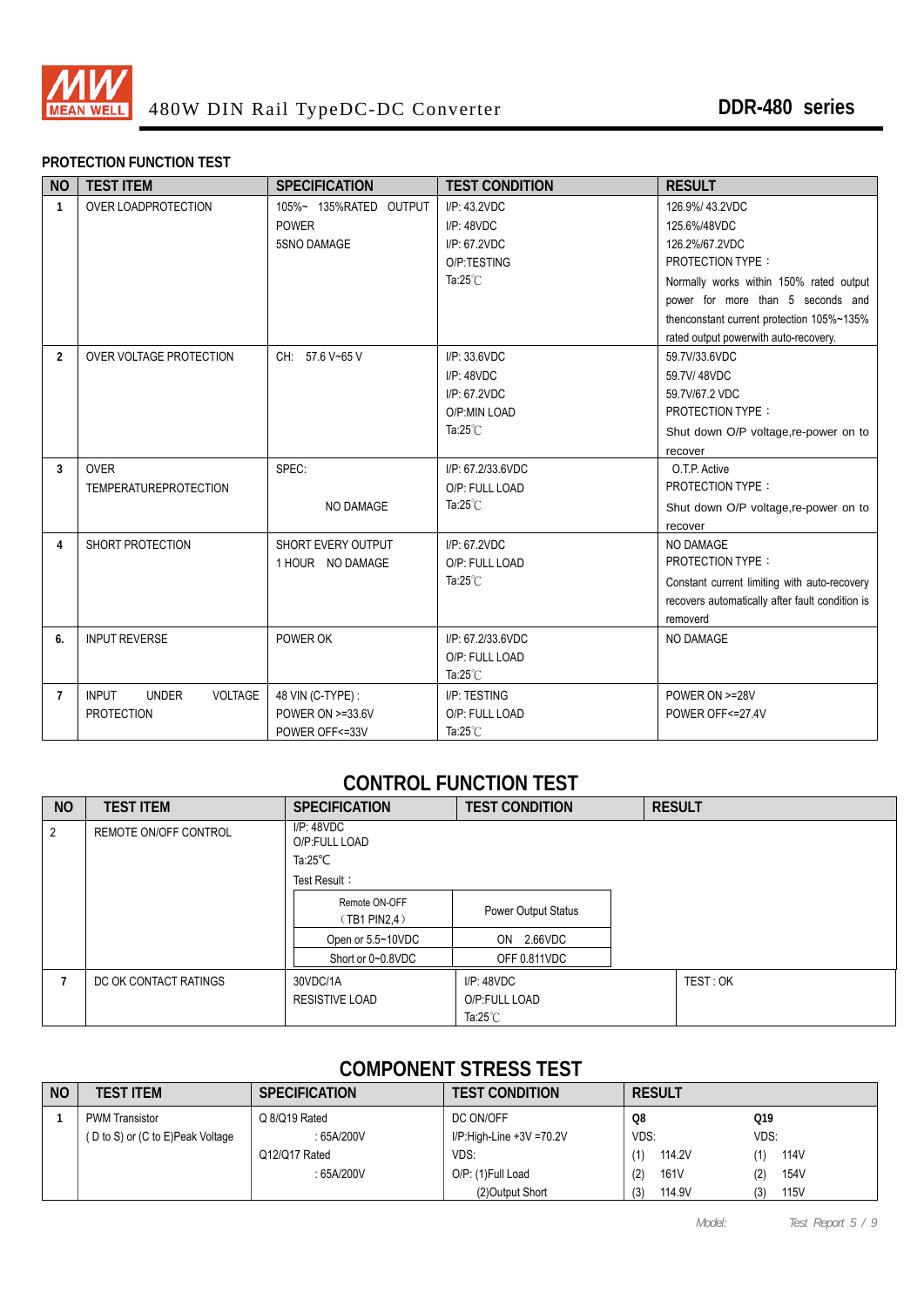

|                |                                   |                 | (3) Dynamic Load Full Load/ | 114.9V<br>(4)   | 114.2V<br>(4)      |
|----------------|-----------------------------------|-----------------|-----------------------------|-----------------|--------------------|
|                |                                   |                 | Min. Load 90%Duty/1KHz      | 115.7V<br>(5)   | <b>115V</b><br>(5) |
|                |                                   |                 | (4) Dynamic Load Full Load/ | 115.7V<br>(6)   | <b>115V</b><br>(6) |
|                |                                   |                 | Min. Load 90%Duty/3KHz      | 132.5V<br>(7)   | 131.8V<br>(7)      |
|                |                                   |                 | (5) Dynamic Load Full Load/ |                 |                    |
|                |                                   |                 | Min. Load 90%Duty/5KHz      | Q17             | Q12                |
|                |                                   |                 | (6) Dynamic Load 100% Load/ | VDS:            | VDS:               |
|                |                                   |                 | Min. Load 50%Duty/120Hz     | 118.6V<br>(1)   | 119.2V<br>(1)      |
|                |                                   |                 | (7)0%→400% Load.            | 152V<br>(2)     | <b>152V</b><br>(2) |
|                |                                   |                 | Ta: $25^{\circ}$ C          | 118.6V<br>(3)   | 120.1V<br>(3)      |
|                |                                   |                 |                             | 118.6V<br>(4)   | 120.1V<br>(4)      |
|                |                                   |                 |                             | 118.6V<br>(5)   | 120.1V<br>(5)      |
|                |                                   |                 |                             | 120.2V<br>(6)   | 120.9V<br>(6)      |
|                |                                   |                 |                             | 127.8V<br>(7)   | 127.4V<br>(7)      |
|                |                                   |                 |                             |                 |                    |
| $\overline{2}$ | Clamp MOSFET                      | Q20/Q4 Rated    | DC ON/OFF                   | Q <sub>20</sub> | Q4                 |
|                | (D to S) or (C to E) Peak Voltage | : 34A/200V      | I/P:High-Line +3V =70.2V    | VDS:            | VDS:               |
|                |                                   |                 | VDS:                        | (1)<br>86.2V    | 72.1V<br>(1)       |
|                |                                   |                 | O/P: (1)Full Load           | 99.8V<br>(2)    | 110.7V<br>(2)      |
|                |                                   |                 | (2) Output Short            | 99V<br>(3)      | 102V<br>(3)        |
|                |                                   |                 | (3) Dynamic Load Full Load/ | 97.4V<br>(4)    | 94.8V<br>(4)       |
|                |                                   |                 | Min. Load 90%Duty/1KHz      | 97.4V<br>(5)    | 94.8V<br>(5)       |
|                |                                   |                 | (4) Dynamic Load Full Load/ | 103.4V<br>(6)   | 104.5V<br>(6)      |
|                |                                   |                 | Min. Load 90%Duty/3KHz      | 127.8V<br>(7)   | 136V<br>(7)        |
|                |                                   |                 | (5) Dynamic Load Full Load/ |                 |                    |
|                |                                   |                 | Min. Load 90%Duty/5KHz      |                 |                    |
|                |                                   |                 | (6) Dynamic Load 100% Load/ |                 |                    |
|                |                                   |                 | Min. Load 50%Duty/120Hz     |                 |                    |
|                |                                   |                 | (7)0%→400% Load.            |                 |                    |
|                |                                   |                 |                             |                 |                    |
|                |                                   |                 | Ta: $25^{\circ}$ C          |                 |                    |
| 3              | Diode PeakVoltage                 | Q101/Q105 Rated | DC ON/OFF                   | Q101:           | Q105:              |
|                |                                   | 10A/400V        | I/P:High-Line +3V =70.2 V   | VOmax:          | VOmax:             |
|                |                                   | Q200/Q202 Rated | VOmax:                      | VDS:            | VDS:               |
|                |                                   | 10A/400V        | O/P: (1)Full Load           | 204V<br>(1)     | 355V<br>(1)        |
|                |                                   |                 | (2) Output Short            | (2)<br>272V     | 371V<br>(2)        |
|                |                                   |                 | (3) Dynamic Load Full Load/ | 234V<br>(3)     | 359V<br>(3)        |
|                |                                   |                 | Min. Load 90%Duty/1KHz      | 242V<br>(4)     | 351V<br>(4)        |
|                |                                   |                 | (4) Dynamic Load Full Load/ | (5)<br>244V     | 351V<br>(5)        |
|                |                                   |                 | Min. Load 90%Duty/3KHz      | (6)<br>236V     | (6)<br>355V        |
|                |                                   |                 | (5) Dynamic Load Full Load/ | 214V<br>(7)     | 359V<br>(7)        |
|                |                                   |                 | Min. Load 90%Duty/5KHz      | 158V<br>(8)     | 323V<br>(8)        |
|                |                                   |                 | (6) Dynamic Load 100% Load/ | VO:             | VO:                |
|                |                                   |                 | Min. Load 50%Duty/120Hz     | 186V<br>(1)     | (1)<br>351V        |
|                |                                   |                 | (7)0%→400% Load.            |                 |                    |
|                |                                   |                 | (8).NO LOAD                 | Q200:           | Q202:              |
|                |                                   |                 |                             | VOmax:          | VOmax:             |
|                |                                   |                 | VO.                         | VDS:            | VDS:               |
|                |                                   |                 |                             | 177V<br>(1)     | (1)<br>334V        |
|                |                                   |                 | O/P: (1)Full Load           | 245V<br>(2)     | 350V<br>(2)        |
|                |                                   |                 |                             | 219V<br>(3)     | 338V<br>(3)        |
|                |                                   |                 | Ta: $25^{\circ}$ C          | 219V<br>(4)     | 338V<br>(4)        |
|                |                                   |                 |                             | 221V<br>(5)     | 338V<br>(5)        |
|                |                                   |                 |                             | 219V<br>(6)     | 338V<br>(6)        |
|                |                                   |                 |                             | 213V<br>(7)     | 334V<br>(7)        |
|                |                                   |                 |                             | 143V<br>(8)     | 302V<br>(8)        |
|                |                                   |                 |                             | VO:             | VO:                |
|                |                                   |                 |                             | 168V<br>(1)     | (1)<br>338V        |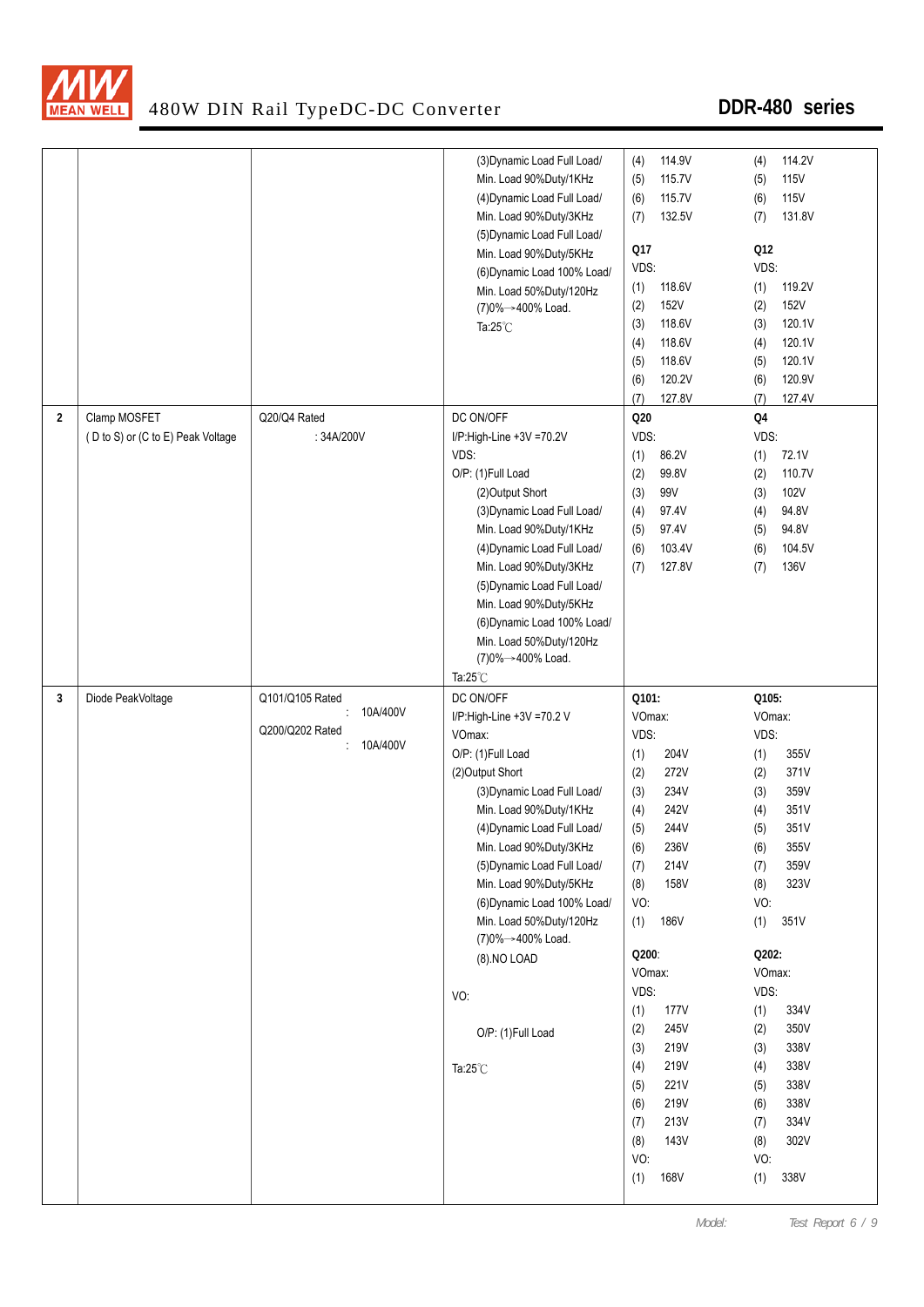

| 4 | Capacitor Voltage<br>Input | C20/C28 Rated:  | $I/P$ :High-Line +3V =70.2V     | C20 |               | C <sub>28</sub> |        |
|---|----------------------------|-----------------|---------------------------------|-----|---------------|-----------------|--------|
|   |                            | $:680 \mu/80V$  | O/P: (1) Full Load input on/off | (1) | 75.3V         | (1)             | 74.9V  |
|   |                            |                 | (2) Min load input on /Off      | (2) | 74.1V         | (2)             | 74.1V  |
|   |                            |                 | (3) Full Load / Min load Change | (3) | 71.3V         | (3)             | 71.3V  |
|   |                            |                 | (4) Full load continue          | (4) | 69.7V         | (4)             | 69.7V  |
|   |                            |                 | Ta:25 $°C$                      |     |               |                 |        |
| 5 | Control IC Voltage Test    | PWM IC U1 Rated | DC ON/OFF                       |     | U1 /VCC1/VCC2 | U100            |        |
|   |                            | 7.5V~15 V / VCC | $I/P$ :High-Line +3V =70.2 V    |     |               |                 |        |
|   |                            | O/PU100Rated    | O/P(1)FULL LOAD                 | (1) | 13.52V/13.12V | (1)             | 11.64V |
|   |                            | $-0.3V - 32V$   | (2) Output Short                | (2) | 13.20V/13.20V | (2)             | 11.64V |
|   |                            |                 | $(3)$ O.L.P                     | (3) | 13.44V/13.44V | (3)             | 11.89V |
|   |                            |                 | $(4)$ O.V.P.                    | (4) | 13.20V/13.12V | (4)             | 11.72V |
|   |                            |                 | (5)NO LOAD<br>VRmin(LOW         | (5) | 10.70V/10.62V | (5)             | 11.4V  |
|   |                            |                 | LINE)                           |     |               |                 |        |
|   |                            |                 | Ta: $25^{\circ}$ C              |     |               |                 |        |

#### **SAFETY TEST**

| <b>NO</b> | <b>TEST ITEM</b>           | <b>SPECIFICATION</b>      | <b>TEST CONDITION</b>      | <b>RESULT</b>     |
|-----------|----------------------------|---------------------------|----------------------------|-------------------|
|           | <b>WITHSTANDVOLTAGE</b>    | I/P-O/P:4KVDC/min         | $I/P$ -O/P: 4 4KVDC/min    | $I/P-O/P:0.2uA$   |
|           |                            | I/P-FG:2.5KVDC/min        | I/P-FG: 3KVDC/min          | $I/P-FG:0.1uA$    |
|           |                            | O/P-FG:0.71KVDC/min       | O/P-FG:0.852KVDC/min       | $O/P$ -FG:0.4uA   |
|           |                            |                           | Ta:25 $°C$                 | NO DAMAGE         |
|           | <b>ISOLATIONRESISTANCE</b> | $I/P$ -O/P:500VDC>100MQ   | $I/P$ -O/P: 600 VDC        | $I/P$ -O/P:9999MQ |
|           |                            | $I/P-FG: 500VDC > 100MO$  | $I/P-FG: 600VDC$           | $I/P-FG:9999MO$   |
|           |                            | $O/P-FG:500VDC>100MO$     | $O/P-FG: 600VDC$           | $O/P-FG:9999MO$   |
|           |                            |                           | Ta:25 $^{\circ}\mathrm{C}$ | NO DAMAGE         |
|           | <b>GROUNDINGCONTINUITY</b> | FG(PE) TO CHASSIS         | 40A/2min                   | $3m\Omega$        |
|           |                            | OR TRACE < 100 m $\Omega$ | Ta:25 $^\circ\mathrm{C}$   |                   |

#### **E.M.C TEST**

| <b>NO</b>      | <b>TEST ITEM</b>                                                                   | <b>SPECIFICATION</b>    | <b>TEST CONDITION</b>      | <b>RESULT</b>         |
|----------------|------------------------------------------------------------------------------------|-------------------------|----------------------------|-----------------------|
|                | <b>RADIATION</b>                                                                   | EN55032                 | I/P: 48VDC                 | <b>PASS</b>           |
|                |                                                                                    | <b>CLASS B</b>          | O/P:FULL LOAD              | Test by certified Lab |
|                |                                                                                    |                         | Ta: $25^{\circ}$ C         |                       |
| $\overline{2}$ | <b>CONDUCTION</b>                                                                  | EN55032                 | I/P:48VDC                  | <b>PASS</b>           |
|                |                                                                                    | <b>CLASS A</b>          | O/P:FULL LOAD              | Test by certified Lab |
|                |                                                                                    |                         | Ta: $25^{\circ}$ C         |                       |
| 3              | E.S.D                                                                              | EN61000-4-2             | I/P: 48VDC                 | CRITERIA A            |
|                |                                                                                    | ■INDUSTRY               | O/P:FULL LOAD              | <b>FICRITERIA B</b>   |
|                |                                                                                    | AIR: 8KV / Contact: 6KV | Ta:25 $°C$                 |                       |
| 4              | E.F.T                                                                              | EN61000-4-4             | I/P:48VDC                  | CRITERIA A            |
|                |                                                                                    | <b>INDUSTRY</b>         | O/P:FULL LOAD              | CRITERIA B            |
|                |                                                                                    | <b>INPUT: 2KV</b>       | Ta:25 $°C$                 |                       |
| 5              | <b>SURGE</b>                                                                       | IEC61000-4-5            | I/P: 48VDC                 | CRITERIA A            |
|                |                                                                                    | <b>INDUSTRY</b>         | O/P:FULL LOAD              | $\Box$ Criteria b     |
|                |                                                                                    | $L-N:1KV$               | Ta:25 $^{\circ}\mathrm{C}$ |                       |
|                |                                                                                    | L.N-PE:2KV              |                            |                       |
| 6              | Test by certified Lab $\&$ Test Report Prepare                                     |                         |                            |                       |
|                | Any contradictions of the test results, please refer to the latest EMC test report |                         |                            |                       |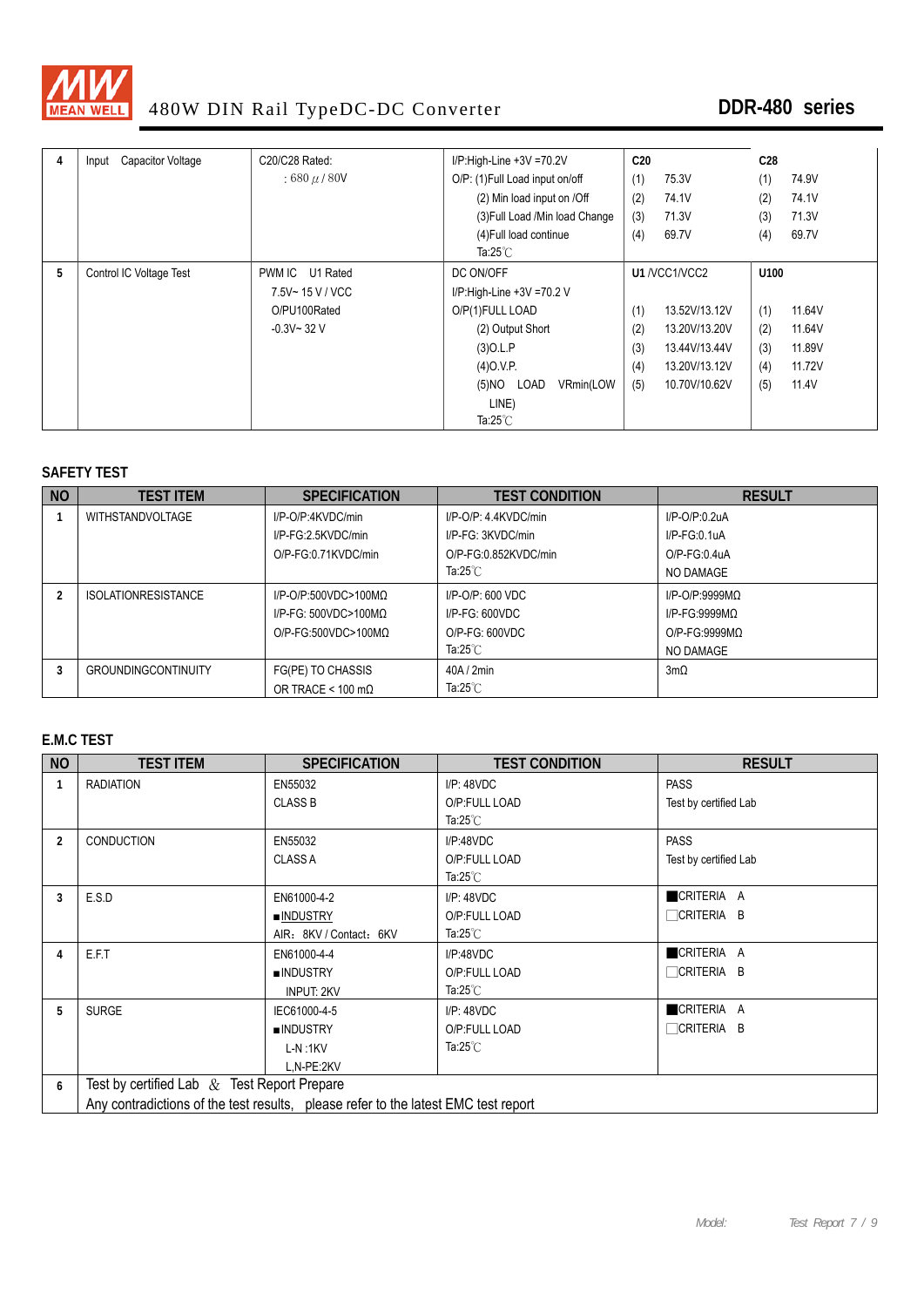

# **RELIABILITY TEST**

### **ENVIRONMENT TEST**

| $MODEL : DDR-480C-48$<br>TEMPERATURE RISE TEST<br>$\mathbf{1}$<br>1. ROOM AMBIENT BURN-IN: 2 HRS<br>I/P: 48 VDC O/P: FULL LOAD Ta= 25.1 $\degree$ C<br>2. HIGH AMBIENT BURN-IN: 2 HRS<br>I/P: 48 VDC O/P: FULL LOAD Ta=60.6 °C<br>ROOM AMBIENTTa= 25.1 °C<br>HIGH AMBIENT Ta=60.6 °C<br>NO<br>Position<br>LF <sub>2</sub><br>62.7°C<br>$105.7^{\circ}$ C<br>$\mathbf{1}$<br>$51^{\circ}$ C<br>92.6°C<br>ZNR1<br>$\overline{2}$<br>Q <sub>6</sub><br>54.5°C<br>$97.4^{\circ}$ C<br>3<br>60.3°C<br>104.1°C<br>C65<br>4<br>57.6°C<br>100.2°C<br>LF3<br>5<br>C29<br>89.5°C<br>49.5°C<br>6<br>66.9°C<br>108.5°C<br>TSW1<br>$\overline{7}$<br>$55^{\circ}$ C<br>97.4°C<br>T7<br>8<br>51.3°C<br>$93.9^{\circ}$ C<br>U1<br>9<br>56.4°C<br>105.7°C<br>T <sub>3</sub><br>10<br>62.7°C<br>101.8°C<br>Q4<br>11<br>69.9°C<br>111.8°C<br>Q12<br>12<br>68.1°C<br>112.8°C<br>T <sub>2</sub><br>13<br>75.1°C<br>118.6°C<br>L200<br>14<br>72.4°C<br>$113^{\circ}$ C<br>Q201<br>15<br>73.1°C<br>114.9°C<br>Q203<br>$16$<br>64.7°C<br>106.2°C<br>C204<br>17<br>59°C<br>100.8°C<br>U101<br>18<br>58.7°C<br>99.6°C<br>U100<br>19<br>66.5°C<br>109.1°C<br>ZD209<br>20<br>Q13<br>78.6°C<br>109.5°C<br>21<br>64.5°C<br>108.5°C<br>Q204<br>22<br>$88^{\circ}$ C<br>C64<br>48.3°C<br>23<br>59.2°C<br>99.9°C<br>LF4<br>24<br>67.3°C<br>107.6°C<br>TSW3<br>25<br>55.7°C<br>T8<br>96.1°C<br>$26\,$<br>71.4°C<br>$112^{\circ}$ C<br>Q101<br>27<br>63.6°C<br>105.6°C<br>T <sub>4</sub><br>28<br>Q19<br>68.5°C<br>111.2°C<br>29<br>66.7°C<br>109.1°C<br>$\mathsf{Q8}$<br>$30\,$<br>$99^{\circ}$ C<br>Q20<br>$58.5^{\circ}\mathrm{C}$<br>31<br>R91<br>$59^{\circ}\mathrm{C}$<br>99.9°C<br>32<br>T1<br>67.6°C<br>111.1°C<br>33<br>L <sub>101</sub><br>78.2°C<br>120.1°C<br>$34\,$<br>Q104<br>75.2°C<br>115.7°C<br>$35\,$<br>106.8°C<br>65.8°C<br>C110<br>$36\,$<br>64.5°C<br>104.3°C<br>C111<br>$37\,$<br>ZD109<br>65.7°C<br>106.9°C<br>38 | <b>NO</b> | <b>TEST ITEM</b> | <b>SPECIFICATION</b> | <b>TEST CONDITION</b> | <b>RESULT</b> |  |
|---------------------------------------------------------------------------------------------------------------------------------------------------------------------------------------------------------------------------------------------------------------------------------------------------------------------------------------------------------------------------------------------------------------------------------------------------------------------------------------------------------------------------------------------------------------------------------------------------------------------------------------------------------------------------------------------------------------------------------------------------------------------------------------------------------------------------------------------------------------------------------------------------------------------------------------------------------------------------------------------------------------------------------------------------------------------------------------------------------------------------------------------------------------------------------------------------------------------------------------------------------------------------------------------------------------------------------------------------------------------------------------------------------------------------------------------------------------------------------------------------------------------------------------------------------------------------------------------------------------------------------------------------------------------------------------------------------------------------------------------------------------------------------------------------------------------------------------------------------------------------------------------------------|-----------|------------------|----------------------|-----------------------|---------------|--|
|                                                                                                                                                                                                                                                                                                                                                                                                                                                                                                                                                                                                                                                                                                                                                                                                                                                                                                                                                                                                                                                                                                                                                                                                                                                                                                                                                                                                                                                                                                                                                                                                                                                                                                                                                                                                                                                                                                         |           |                  |                      |                       |               |  |
|                                                                                                                                                                                                                                                                                                                                                                                                                                                                                                                                                                                                                                                                                                                                                                                                                                                                                                                                                                                                                                                                                                                                                                                                                                                                                                                                                                                                                                                                                                                                                                                                                                                                                                                                                                                                                                                                                                         |           |                  |                      |                       |               |  |
|                                                                                                                                                                                                                                                                                                                                                                                                                                                                                                                                                                                                                                                                                                                                                                                                                                                                                                                                                                                                                                                                                                                                                                                                                                                                                                                                                                                                                                                                                                                                                                                                                                                                                                                                                                                                                                                                                                         |           |                  |                      |                       |               |  |
|                                                                                                                                                                                                                                                                                                                                                                                                                                                                                                                                                                                                                                                                                                                                                                                                                                                                                                                                                                                                                                                                                                                                                                                                                                                                                                                                                                                                                                                                                                                                                                                                                                                                                                                                                                                                                                                                                                         |           |                  |                      |                       |               |  |
|                                                                                                                                                                                                                                                                                                                                                                                                                                                                                                                                                                                                                                                                                                                                                                                                                                                                                                                                                                                                                                                                                                                                                                                                                                                                                                                                                                                                                                                                                                                                                                                                                                                                                                                                                                                                                                                                                                         |           |                  |                      |                       |               |  |
|                                                                                                                                                                                                                                                                                                                                                                                                                                                                                                                                                                                                                                                                                                                                                                                                                                                                                                                                                                                                                                                                                                                                                                                                                                                                                                                                                                                                                                                                                                                                                                                                                                                                                                                                                                                                                                                                                                         |           |                  |                      |                       |               |  |
|                                                                                                                                                                                                                                                                                                                                                                                                                                                                                                                                                                                                                                                                                                                                                                                                                                                                                                                                                                                                                                                                                                                                                                                                                                                                                                                                                                                                                                                                                                                                                                                                                                                                                                                                                                                                                                                                                                         |           |                  |                      |                       |               |  |
|                                                                                                                                                                                                                                                                                                                                                                                                                                                                                                                                                                                                                                                                                                                                                                                                                                                                                                                                                                                                                                                                                                                                                                                                                                                                                                                                                                                                                                                                                                                                                                                                                                                                                                                                                                                                                                                                                                         |           |                  |                      |                       |               |  |
|                                                                                                                                                                                                                                                                                                                                                                                                                                                                                                                                                                                                                                                                                                                                                                                                                                                                                                                                                                                                                                                                                                                                                                                                                                                                                                                                                                                                                                                                                                                                                                                                                                                                                                                                                                                                                                                                                                         |           |                  |                      |                       |               |  |
|                                                                                                                                                                                                                                                                                                                                                                                                                                                                                                                                                                                                                                                                                                                                                                                                                                                                                                                                                                                                                                                                                                                                                                                                                                                                                                                                                                                                                                                                                                                                                                                                                                                                                                                                                                                                                                                                                                         |           |                  |                      |                       |               |  |
|                                                                                                                                                                                                                                                                                                                                                                                                                                                                                                                                                                                                                                                                                                                                                                                                                                                                                                                                                                                                                                                                                                                                                                                                                                                                                                                                                                                                                                                                                                                                                                                                                                                                                                                                                                                                                                                                                                         |           |                  |                      |                       |               |  |
|                                                                                                                                                                                                                                                                                                                                                                                                                                                                                                                                                                                                                                                                                                                                                                                                                                                                                                                                                                                                                                                                                                                                                                                                                                                                                                                                                                                                                                                                                                                                                                                                                                                                                                                                                                                                                                                                                                         |           |                  |                      |                       |               |  |
|                                                                                                                                                                                                                                                                                                                                                                                                                                                                                                                                                                                                                                                                                                                                                                                                                                                                                                                                                                                                                                                                                                                                                                                                                                                                                                                                                                                                                                                                                                                                                                                                                                                                                                                                                                                                                                                                                                         |           |                  |                      |                       |               |  |
|                                                                                                                                                                                                                                                                                                                                                                                                                                                                                                                                                                                                                                                                                                                                                                                                                                                                                                                                                                                                                                                                                                                                                                                                                                                                                                                                                                                                                                                                                                                                                                                                                                                                                                                                                                                                                                                                                                         |           |                  |                      |                       |               |  |
|                                                                                                                                                                                                                                                                                                                                                                                                                                                                                                                                                                                                                                                                                                                                                                                                                                                                                                                                                                                                                                                                                                                                                                                                                                                                                                                                                                                                                                                                                                                                                                                                                                                                                                                                                                                                                                                                                                         |           |                  |                      |                       |               |  |
|                                                                                                                                                                                                                                                                                                                                                                                                                                                                                                                                                                                                                                                                                                                                                                                                                                                                                                                                                                                                                                                                                                                                                                                                                                                                                                                                                                                                                                                                                                                                                                                                                                                                                                                                                                                                                                                                                                         |           |                  |                      |                       |               |  |
|                                                                                                                                                                                                                                                                                                                                                                                                                                                                                                                                                                                                                                                                                                                                                                                                                                                                                                                                                                                                                                                                                                                                                                                                                                                                                                                                                                                                                                                                                                                                                                                                                                                                                                                                                                                                                                                                                                         |           |                  |                      |                       |               |  |
|                                                                                                                                                                                                                                                                                                                                                                                                                                                                                                                                                                                                                                                                                                                                                                                                                                                                                                                                                                                                                                                                                                                                                                                                                                                                                                                                                                                                                                                                                                                                                                                                                                                                                                                                                                                                                                                                                                         |           |                  |                      |                       |               |  |
|                                                                                                                                                                                                                                                                                                                                                                                                                                                                                                                                                                                                                                                                                                                                                                                                                                                                                                                                                                                                                                                                                                                                                                                                                                                                                                                                                                                                                                                                                                                                                                                                                                                                                                                                                                                                                                                                                                         |           |                  |                      |                       |               |  |
|                                                                                                                                                                                                                                                                                                                                                                                                                                                                                                                                                                                                                                                                                                                                                                                                                                                                                                                                                                                                                                                                                                                                                                                                                                                                                                                                                                                                                                                                                                                                                                                                                                                                                                                                                                                                                                                                                                         |           |                  |                      |                       |               |  |
|                                                                                                                                                                                                                                                                                                                                                                                                                                                                                                                                                                                                                                                                                                                                                                                                                                                                                                                                                                                                                                                                                                                                                                                                                                                                                                                                                                                                                                                                                                                                                                                                                                                                                                                                                                                                                                                                                                         |           |                  |                      |                       |               |  |
|                                                                                                                                                                                                                                                                                                                                                                                                                                                                                                                                                                                                                                                                                                                                                                                                                                                                                                                                                                                                                                                                                                                                                                                                                                                                                                                                                                                                                                                                                                                                                                                                                                                                                                                                                                                                                                                                                                         |           |                  |                      |                       |               |  |
|                                                                                                                                                                                                                                                                                                                                                                                                                                                                                                                                                                                                                                                                                                                                                                                                                                                                                                                                                                                                                                                                                                                                                                                                                                                                                                                                                                                                                                                                                                                                                                                                                                                                                                                                                                                                                                                                                                         |           |                  |                      |                       |               |  |
|                                                                                                                                                                                                                                                                                                                                                                                                                                                                                                                                                                                                                                                                                                                                                                                                                                                                                                                                                                                                                                                                                                                                                                                                                                                                                                                                                                                                                                                                                                                                                                                                                                                                                                                                                                                                                                                                                                         |           |                  |                      |                       |               |  |
|                                                                                                                                                                                                                                                                                                                                                                                                                                                                                                                                                                                                                                                                                                                                                                                                                                                                                                                                                                                                                                                                                                                                                                                                                                                                                                                                                                                                                                                                                                                                                                                                                                                                                                                                                                                                                                                                                                         |           |                  |                      |                       |               |  |
|                                                                                                                                                                                                                                                                                                                                                                                                                                                                                                                                                                                                                                                                                                                                                                                                                                                                                                                                                                                                                                                                                                                                                                                                                                                                                                                                                                                                                                                                                                                                                                                                                                                                                                                                                                                                                                                                                                         |           |                  |                      |                       |               |  |
|                                                                                                                                                                                                                                                                                                                                                                                                                                                                                                                                                                                                                                                                                                                                                                                                                                                                                                                                                                                                                                                                                                                                                                                                                                                                                                                                                                                                                                                                                                                                                                                                                                                                                                                                                                                                                                                                                                         |           |                  |                      |                       |               |  |
|                                                                                                                                                                                                                                                                                                                                                                                                                                                                                                                                                                                                                                                                                                                                                                                                                                                                                                                                                                                                                                                                                                                                                                                                                                                                                                                                                                                                                                                                                                                                                                                                                                                                                                                                                                                                                                                                                                         |           |                  |                      |                       |               |  |
|                                                                                                                                                                                                                                                                                                                                                                                                                                                                                                                                                                                                                                                                                                                                                                                                                                                                                                                                                                                                                                                                                                                                                                                                                                                                                                                                                                                                                                                                                                                                                                                                                                                                                                                                                                                                                                                                                                         |           |                  |                      |                       |               |  |
|                                                                                                                                                                                                                                                                                                                                                                                                                                                                                                                                                                                                                                                                                                                                                                                                                                                                                                                                                                                                                                                                                                                                                                                                                                                                                                                                                                                                                                                                                                                                                                                                                                                                                                                                                                                                                                                                                                         |           |                  |                      |                       |               |  |
|                                                                                                                                                                                                                                                                                                                                                                                                                                                                                                                                                                                                                                                                                                                                                                                                                                                                                                                                                                                                                                                                                                                                                                                                                                                                                                                                                                                                                                                                                                                                                                                                                                                                                                                                                                                                                                                                                                         |           |                  |                      |                       |               |  |
|                                                                                                                                                                                                                                                                                                                                                                                                                                                                                                                                                                                                                                                                                                                                                                                                                                                                                                                                                                                                                                                                                                                                                                                                                                                                                                                                                                                                                                                                                                                                                                                                                                                                                                                                                                                                                                                                                                         |           |                  |                      |                       |               |  |
|                                                                                                                                                                                                                                                                                                                                                                                                                                                                                                                                                                                                                                                                                                                                                                                                                                                                                                                                                                                                                                                                                                                                                                                                                                                                                                                                                                                                                                                                                                                                                                                                                                                                                                                                                                                                                                                                                                         |           |                  |                      |                       |               |  |
|                                                                                                                                                                                                                                                                                                                                                                                                                                                                                                                                                                                                                                                                                                                                                                                                                                                                                                                                                                                                                                                                                                                                                                                                                                                                                                                                                                                                                                                                                                                                                                                                                                                                                                                                                                                                                                                                                                         |           |                  |                      |                       |               |  |
|                                                                                                                                                                                                                                                                                                                                                                                                                                                                                                                                                                                                                                                                                                                                                                                                                                                                                                                                                                                                                                                                                                                                                                                                                                                                                                                                                                                                                                                                                                                                                                                                                                                                                                                                                                                                                                                                                                         |           |                  |                      |                       |               |  |
|                                                                                                                                                                                                                                                                                                                                                                                                                                                                                                                                                                                                                                                                                                                                                                                                                                                                                                                                                                                                                                                                                                                                                                                                                                                                                                                                                                                                                                                                                                                                                                                                                                                                                                                                                                                                                                                                                                         |           |                  |                      |                       |               |  |
|                                                                                                                                                                                                                                                                                                                                                                                                                                                                                                                                                                                                                                                                                                                                                                                                                                                                                                                                                                                                                                                                                                                                                                                                                                                                                                                                                                                                                                                                                                                                                                                                                                                                                                                                                                                                                                                                                                         |           |                  |                      |                       |               |  |
|                                                                                                                                                                                                                                                                                                                                                                                                                                                                                                                                                                                                                                                                                                                                                                                                                                                                                                                                                                                                                                                                                                                                                                                                                                                                                                                                                                                                                                                                                                                                                                                                                                                                                                                                                                                                                                                                                                         |           |                  |                      |                       |               |  |
|                                                                                                                                                                                                                                                                                                                                                                                                                                                                                                                                                                                                                                                                                                                                                                                                                                                                                                                                                                                                                                                                                                                                                                                                                                                                                                                                                                                                                                                                                                                                                                                                                                                                                                                                                                                                                                                                                                         |           |                  |                      |                       |               |  |
|                                                                                                                                                                                                                                                                                                                                                                                                                                                                                                                                                                                                                                                                                                                                                                                                                                                                                                                                                                                                                                                                                                                                                                                                                                                                                                                                                                                                                                                                                                                                                                                                                                                                                                                                                                                                                                                                                                         |           |                  |                      |                       |               |  |
|                                                                                                                                                                                                                                                                                                                                                                                                                                                                                                                                                                                                                                                                                                                                                                                                                                                                                                                                                                                                                                                                                                                                                                                                                                                                                                                                                                                                                                                                                                                                                                                                                                                                                                                                                                                                                                                                                                         |           |                  |                      |                       |               |  |
|                                                                                                                                                                                                                                                                                                                                                                                                                                                                                                                                                                                                                                                                                                                                                                                                                                                                                                                                                                                                                                                                                                                                                                                                                                                                                                                                                                                                                                                                                                                                                                                                                                                                                                                                                                                                                                                                                                         |           |                  |                      |                       |               |  |
|                                                                                                                                                                                                                                                                                                                                                                                                                                                                                                                                                                                                                                                                                                                                                                                                                                                                                                                                                                                                                                                                                                                                                                                                                                                                                                                                                                                                                                                                                                                                                                                                                                                                                                                                                                                                                                                                                                         |           |                  |                      |                       |               |  |
|                                                                                                                                                                                                                                                                                                                                                                                                                                                                                                                                                                                                                                                                                                                                                                                                                                                                                                                                                                                                                                                                                                                                                                                                                                                                                                                                                                                                                                                                                                                                                                                                                                                                                                                                                                                                                                                                                                         |           |                  |                      |                       |               |  |
| 65.1°C<br>106.6°C<br>ZD102<br>39                                                                                                                                                                                                                                                                                                                                                                                                                                                                                                                                                                                                                                                                                                                                                                                                                                                                                                                                                                                                                                                                                                                                                                                                                                                                                                                                                                                                                                                                                                                                                                                                                                                                                                                                                                                                                                                                        |           |                  |                      |                       |               |  |
| 107.2°C<br>D107<br>65.8°C<br>$40\,$                                                                                                                                                                                                                                                                                                                                                                                                                                                                                                                                                                                                                                                                                                                                                                                                                                                                                                                                                                                                                                                                                                                                                                                                                                                                                                                                                                                                                                                                                                                                                                                                                                                                                                                                                                                                                                                                     |           |                  |                      |                       |               |  |
| 110.3°C<br>Q14<br>69.6°C<br>41                                                                                                                                                                                                                                                                                                                                                                                                                                                                                                                                                                                                                                                                                                                                                                                                                                                                                                                                                                                                                                                                                                                                                                                                                                                                                                                                                                                                                                                                                                                                                                                                                                                                                                                                                                                                                                                                          |           |                  |                      |                       |               |  |